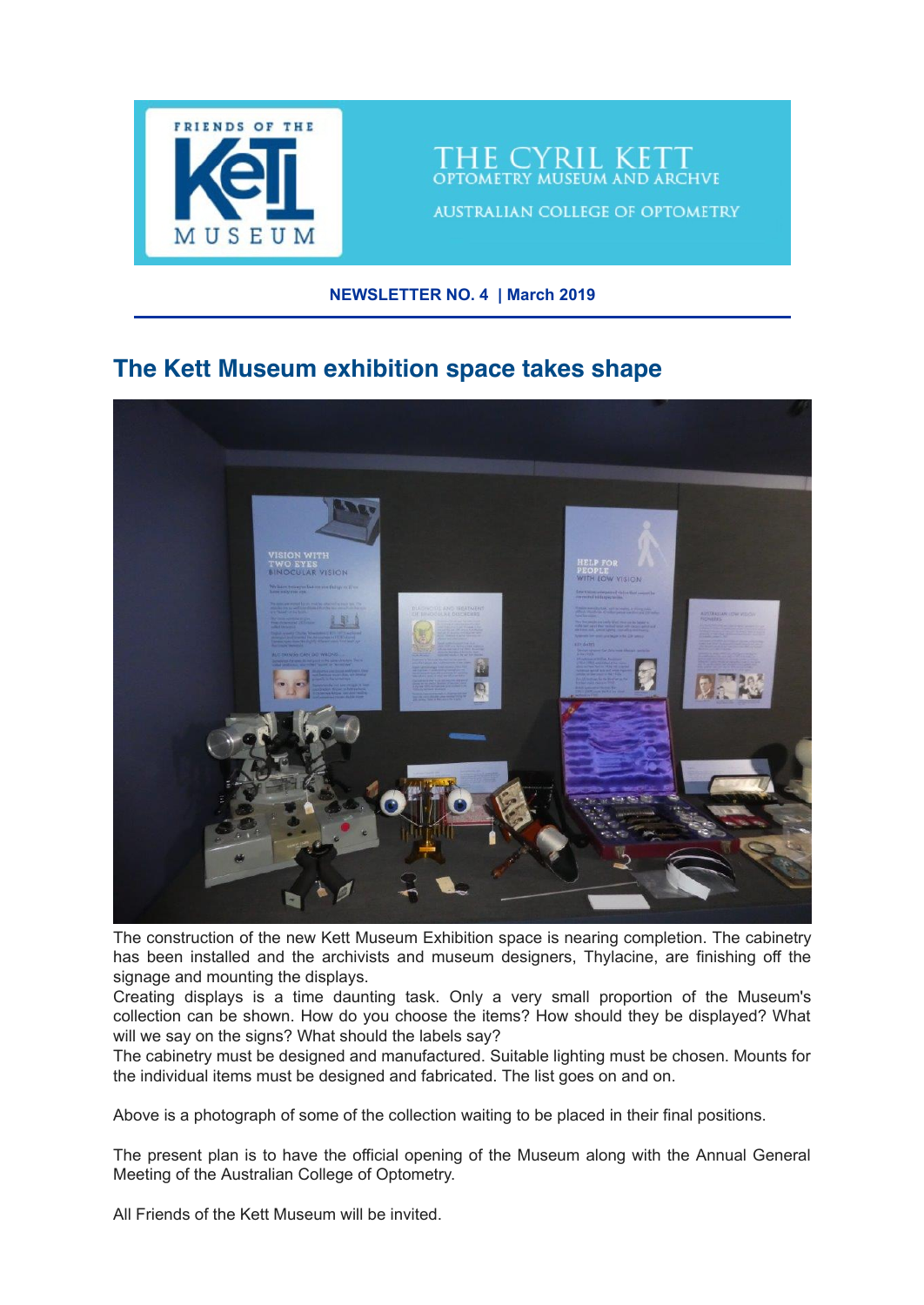### **Do you own a copy of this book?**

Friends of the Museum are interested in the history of optometry, so many of you will have already purchased Barry Cole's book *A History of Australian Optometry.*

For those have not there are still a few copies available. This is your chance to grab a copy signed by the author with a personal message.

The book describes the how, what and why of the history of Australian optometry in the context of what was happening in other countries and the technology that drove change.

The book's author was the foundation Professor of Optometry at the University of Melbourne from 1978 to 1998 and was also head of the ACO from 1965 to 1998.

He has been an honorary archivist in the Kett Optometry Museum for the last 20 years. He knows the history of optometry from his research and personal experience in the thick of things.



The book was published in late 2015. It is 320 pages, A4 size, and lavishly illustrated in colour throughout. There are two versions, a paperback and a hard cover.

It is a very readable book – the style of writing is light and personal. However, it is also a reference book. There is an index and each Chapter ends with a table of key events. There is an extensive list of references. A lengthy appendix lists the people who made the history happen and their roles in doing so.

**What will cost you?** Paperback \$70; hard cover \$150 (including GST) This is a discounted price for Friends of the Museum. Postage is \$15 in Australia. **How to buy.** Go to [http://www.aco.org.au/75th-anniversary/history-book t](http://www.aco.org.au/75th-anniversary/history-book)o download an order form or telephone 03 9349 7550 and speak to **Emma**.

# **MUSEUM ACQUIRES 100 YEAR OLD OPHTHALMOSCOPE IN PRISTINE CONDITION**

The Kett Optometry Museum has an excellent collection of ophthalmoscopes, dating from the 1860s to the late 20th century. Examples in the collection illustrate the development of instruments for direct and indirect ophthalmoscopy. The earliest instruments had no focussing systems or inbuilt illumination. The incremental development of increasing complexity of ophthalmoscopes can be understood from the collection.

Most instruments in the Kett collection are donated after a lifetime of service and show signs of wear. An exception to this is a recently donated Down Brothers ophthalmoscope (Cat #3666), c1900, which is in pristine condition. It is housed in a fitted leather-covered case which is lined with purple velvet and satin. The ophthalmoscope is non-illuminated and has 2 mirrors to allow both direct and indirect ophthalmoscopy. It contains a large number of lenses (+12 to -20) within the instrument head and four supplementary lenses (+5, +20, -10, -30) mounted on a disc on the outside. A condensing lens of +13.50 is held within the case.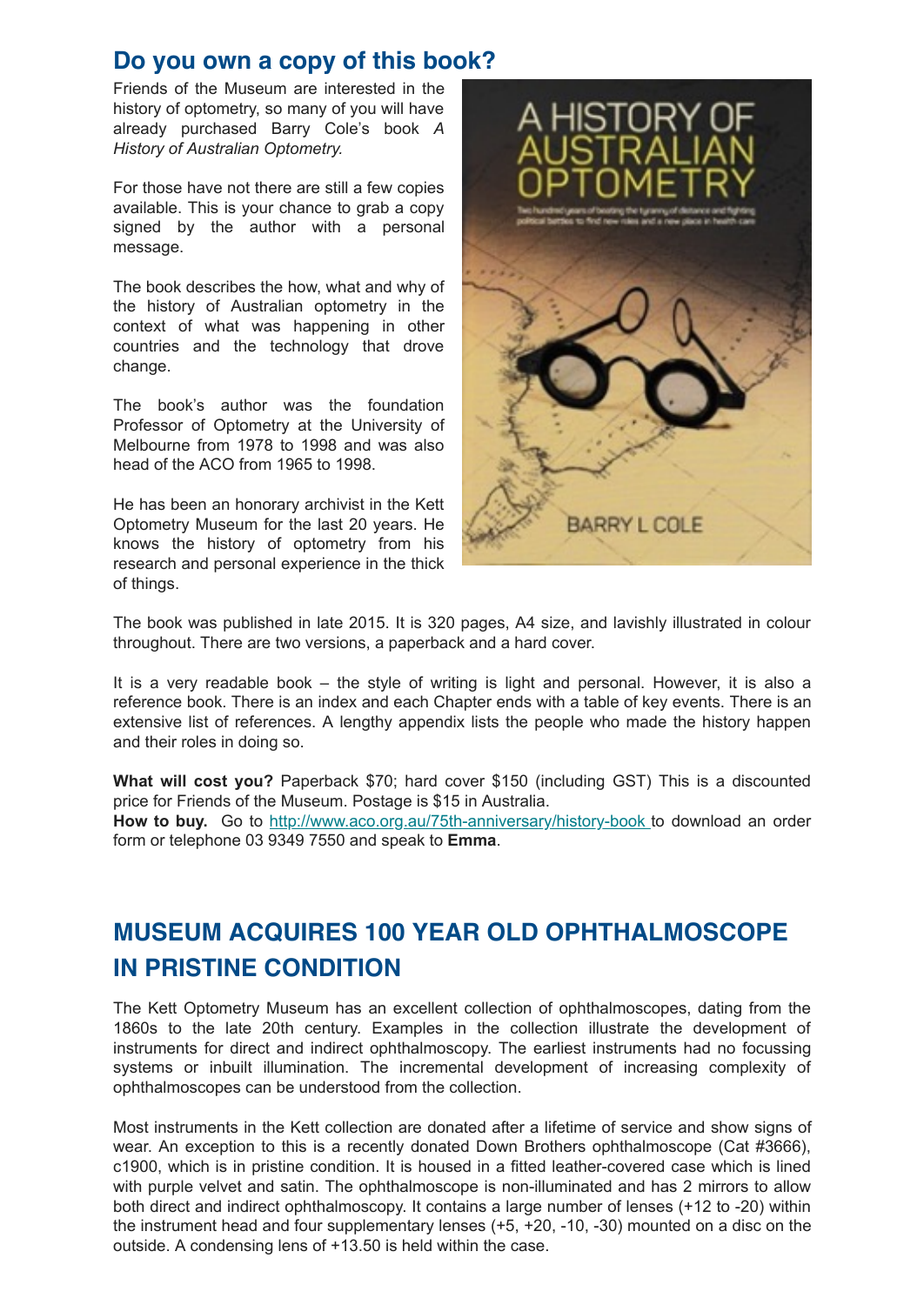

Gilt lettering inside the case reads 'DOWN BROS OPPOSITE GUY'S HOSPL'. The firm of Down Brothers was founded in London in 1879 and manufactured high quality medical and surgical instruments.

In contrast, another recent acquisition is extremely simple. The Priestley Smith

combined ophthalmo scope and retinoscop e (Cat # 3672), c1920, consists of 2 mirrors on a



Bakelite handle. One mirror is condensing and the other is plane and both mirrors have a 4mm clear central sight hole. The instrument has a tan leather slip-in case.

Priestley Smith LLD, FRCS, (1845-1933) was an accomplished surgeon, known throughout the world for his studies in glaucoma. (The Museum holds his book on glaucoma Cat No 3610).

# **What did ophthalmology think of optometry 45 years ago?**

Archivist Joe Chakman is working with the State and National divisions of Optometry Australia to identify archival material and historical objects held by them that might be better safeguarded by the Kett Museum.

A recent acquisition from this exercise was the donation by the National office of a booklet entitled "*Optometry in the Australian Heath Services. A commentary by the Australian College of Ophthalmologists"* published in 1974. (Edited by James Fair; Paper wrapper, 250 x 201 mm, 80 pp, Beaver Press, Sydney. Museum Cat # 3660).

These days optometrists and ophthalmologists have good working relationships in the care of patients and in sharing knowledge. This was not so in past years.

The booklet was written in the course of the political battle to have optometrical services included in the then very new universal health insurance scheme that was introduced by the Whitlam Government in 1974. It was then called Medibank but later named Medicare.

You can read the full story in Chapter 14 in Barry Cole's book. The booklet is held in the storerooms of the Kett Museum and can be accessed by contacting one of the archivists.

# **An early auto-perimeter**

Canberra resident Ron Parker has donated a Synemed Fieldmaster 101 PR Visual field plotter that belonged to his late wife, Janice Parker (1959-2016), who was a Canberra optometrist.

It is an early example of an automated self-recording static perimeter and is in fine condition with instruction manuals.

It was first produced in 1976. This model 101 was made in 1980. It pre-dates the Dicon automated perimeter (c.1982) and the Medmont (1988) that was designed and made in Australia.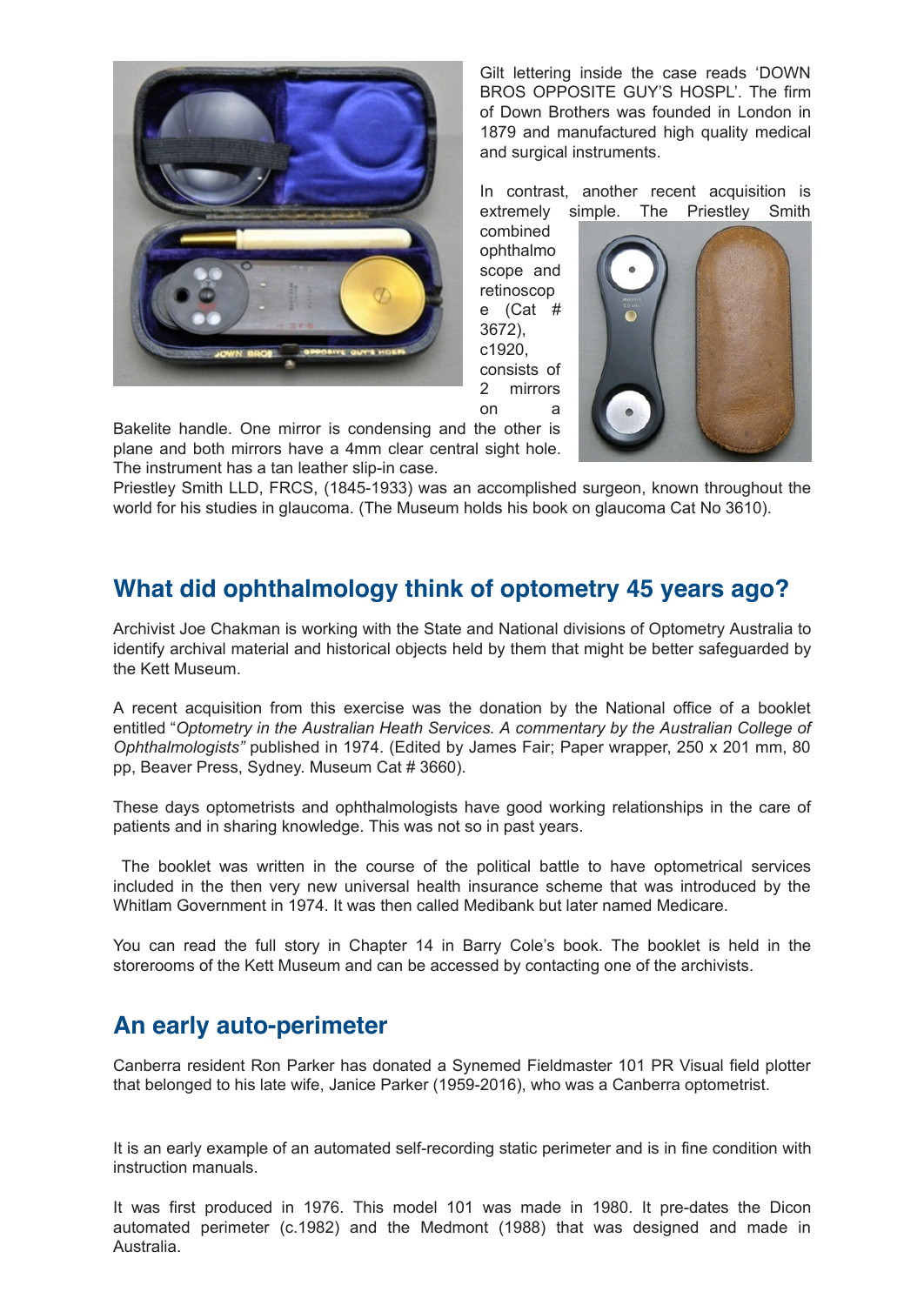

The first static perimeter was the Oculus Tubinger perimeter made in 1969 but it was not automated.

Before static perimetry optometrists of an earlier era had to struggle with arc perimeters and the Bjerrum tangent screen. The younger generation can search the Museum's web site for "perimeters" to see what the older guys has to work with.

# **Browse the Museum's website**



The Kett Museum website works well. We get a steady stream of visitors to it. In February we had 457 unique visitors (up 14% from January) from all around the world They logged 570 sessions for the month.

In our newsletters we give the catalogue numbers of items we have described. You can get more information by entering the catalogue number into the search engine.

If you want to look at all items of a particular type that the Museum holds you can search by "Category". For example if you want to look at our holdings of perimeters and their accessories chose the category "Equipment" and the sub-category "Perimeter, visual field analyser". This will give you a list of 13 items. For any given item click on "More details" to see the full catalogue record.

### **THANKS TO DONORS (LAST THREE MONTHS)**

Colin Bates, Nathan Efron, Irene Nesbitt, Elizabeth Hatfield, Ian McAlpine, Australian College of Optometry.